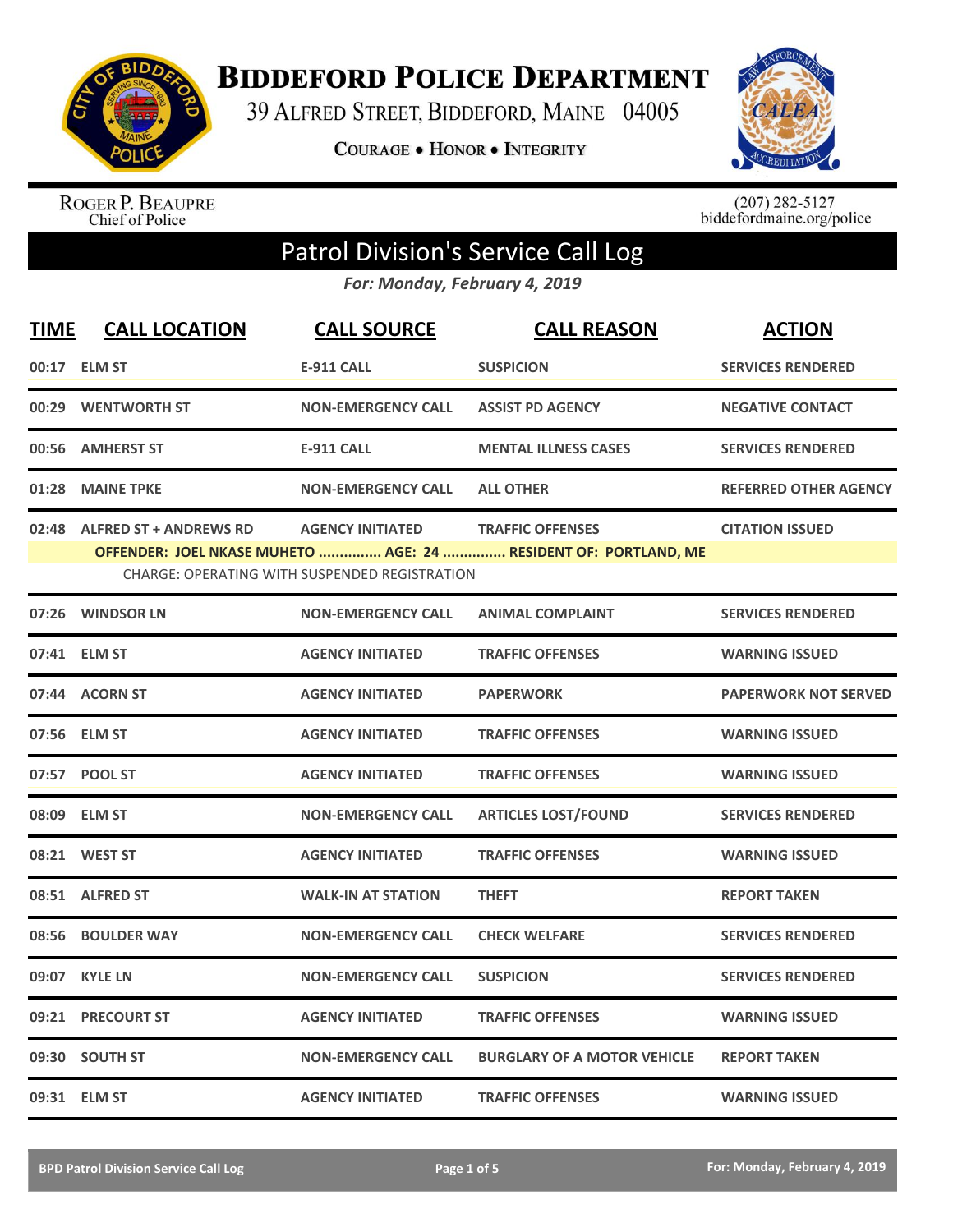| <b>TIME</b> | <b>CALL LOCATION</b>           | <b>CALL SOURCE</b>        | <b>CALL REASON</b>                                                                            | <b>ACTION</b>                |
|-------------|--------------------------------|---------------------------|-----------------------------------------------------------------------------------------------|------------------------------|
|             | 09:44 PRECOURT ST              | <b>AGENCY INITIATED</b>   | <b>TRAFFIC OFFENSES</b>                                                                       | <b>WARNING ISSUED</b>        |
|             | 09:56 ELM ST                   | <b>AGENCY INITIATED</b>   | <b>TRAFFIC OFFENSES</b>                                                                       | <b>WARNING ISSUED</b>        |
|             | 10:07 MT PLEASANT ST           | <b>NON-EMERGENCY CALL</b> | <b>MENTAL ILLNESS CASES</b>                                                                   | <b>SERVICES RENDERED</b>     |
|             | 10:10 PLYMOUTH DR              | <b>WALK-IN AT STATION</b> | <b>FRAUD</b>                                                                                  | <b>REPORT TAKEN</b>          |
|             | 10:18 GRANITE ST               | <b>NON-EMERGENCY CALL</b> | <b>ARTICLES LOST/FOUND</b>                                                                    | <b>NO ACTION REQUIRED</b>    |
|             | 10:47 HILL ST                  | <b>E-911 CALL</b>         | <b>CHECK WELFARE</b>                                                                          | <b>SERVICES RENDERED</b>     |
|             | 10:54 SPRUCE ST                | <b>WALK-IN AT STATION</b> | <b>HARASSMENT</b>                                                                             | <b>UNFOUNDED</b>             |
|             | 11:08 PINE ST + MAPLE ST       | <b>NON-EMERGENCY CALL</b> | <b>PARKING COMPLAINT</b>                                                                      | <b>PARKING TICKET ISSUED</b> |
|             | 11:11 ELM ST                   | <b>NON-EMERGENCY CALL</b> | <b>VIN VERIFICATION</b>                                                                       | <b>SERVICES RENDERED</b>     |
|             | 11:11 PIERSONS LN              | <b>NON-EMERGENCY CALL</b> | <b>CIVIL COMPLAINT</b>                                                                        | <b>CIVIL COMPLAINT</b>       |
|             | 11:35 SACO FALLS WAY           | <b>NON-EMERGENCY CALL</b> | <b>48-HR RULE</b>                                                                             | <b>NO VIOLATION</b>          |
| 12:09       | <b>LAMBERT ST + ALFRED ST</b>  | <b>AGENCY INITIATED</b>   | <b>TRAFFIC OFFENSES</b>                                                                       | <b>VSAC ISSUED</b>           |
| 12:33       | <b>SOUTH ST</b>                | <b>AGENCY INITIATED</b>   | <b>TRAFFIC OFFENSES</b>                                                                       | <b>WARNING ISSUED</b>        |
|             | 12:40 SOUTH ST + HAYFIELD RD   | <b>AGENCY INITIATED</b>   | <b>TRAFFIC OFFENSES</b>                                                                       | <b>VSAC ISSUED</b>           |
|             | 12:44 ALFRED ST                | <b>WALK-IN AT STATION</b> | <b>WARRANT ARREST</b><br>OFFENDER: MAKAILA LILLIAN SMITH  AGE: 29  RESIDENT OF: BIDDEFORD, ME | <b>ARREST(S) MADE</b>        |
|             | <b>CHARGE: WARRANT ARREST</b>  |                           |                                                                                               |                              |
|             | 12:50 ALFRED ST                | <b>WALK-IN AT STATION</b> | <b>COURT ORDERED CHECK IN</b>                                                                 | <b>SERVICES RENDERED</b>     |
|             | 12:53 SOUTH ST                 | <b>AGENCY INITIATED</b>   | <b>TRAFFIC OFFENSES</b>                                                                       | <b>WARNING ISSUED</b>        |
|             | 12:59 SOUTH ST                 | <b>AGENCY INITIATED</b>   | <b>TRAFFIC OFFENSES</b>                                                                       | <b>WARNING ISSUED</b>        |
|             | <b>13:03 YORK ST</b>           | E-911 CALL                | <b>MENTAL ILLNESS CASES</b>                                                                   | <b>NO TRANSPORT</b>          |
|             | 13:05 HAYFIELD RD + SOUTH ST   | <b>AGENCY INITIATED</b>   | <b>TRAFFIC OFFENSES</b>                                                                       | <b>WARNING ISSUED</b>        |
|             | 13:07 NORTH PARK ST            | <b>NON-EMERGENCY CALL</b> | <b>MENTAL ILLNESS CASES</b>                                                                   | <b>SERVICES RENDERED</b>     |
|             | 13:09 CLIFFORD ST              | <b>NON-EMERGENCY CALL</b> | <b>TRESPASSING</b>                                                                            | <b>SERVICES RENDERED</b>     |
|             | 13:16 SOUTH ST + FOX HOLLOW DR | <b>AGENCY INITIATED</b>   | <b>TRAFFIC OFFENSES</b>                                                                       | <b>WARNING ISSUED</b>        |
|             | 13:22 BACON ST                 | E-911 CALL                | <b>CRIMINAL MISCHIEF</b>                                                                      | <b>REPORT TAKEN</b>          |
|             | 13:23 RIVER RD                 | <b>AGENCY INITIATED</b>   | <b>TRAFFIC OFFENSES</b>                                                                       | <b>WARNING ISSUED</b>        |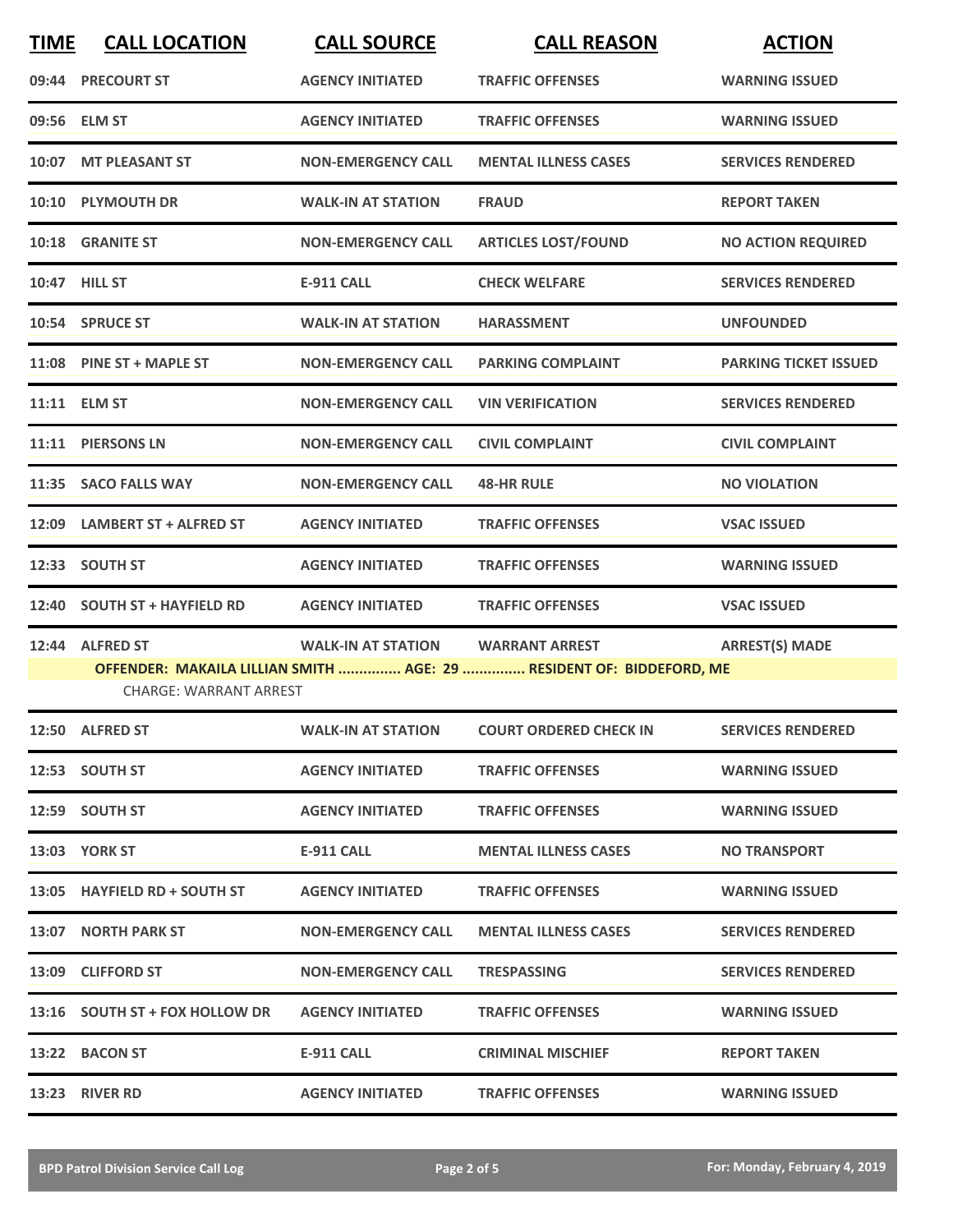| <b>TIME</b> | <b>CALL LOCATION</b>           | <b>CALL SOURCE</b>        | <b>CALL REASON</b>            | <b>ACTION</b>            |
|-------------|--------------------------------|---------------------------|-------------------------------|--------------------------|
|             | 13:29 RIVER RD                 | <b>AGENCY INITIATED</b>   | <b>TRAFFIC OFFENSES</b>       | <b>WARNING ISSUED</b>    |
|             | <b>13:36 RIVER RD</b>          | <b>AGENCY INITIATED</b>   | <b>TRAFFIC OFFENSES</b>       | <b>WARNING ISSUED</b>    |
|             | 13:59 SOUTH ST                 | <b>AGENCY INITIATED</b>   | <b>TRAFFIC OFFENSES</b>       | <b>VSAC ISSUED</b>       |
|             | 14:00 ELM ST                   | <b>AGENCY INITIATED</b>   | <b>TRAFFIC OFFENSES</b>       | <b>VSAC ISSUED</b>       |
|             | 14:11 SOUTH ST                 | <b>AGENCY INITIATED</b>   | <b>TRAFFIC OFFENSES</b>       | <b>VSAC ISSUED</b>       |
|             | 14:32 WEST ST                  | <b>NON-EMERGENCY CALL</b> | <b>ASSIST PD AGENCY</b>       | <b>NEGATIVE CONTACT</b>  |
|             | 14:33 SOUTH ST + OLD HOLLIS RD | <b>AGENCY INITIATED</b>   | <b>TRAFFIC OFFENSES</b>       | <b>WARNING ISSUED</b>    |
|             | 14:34 MAY ST + SOUTH ST        | <b>WALK-IN AT STATION</b> | <b>TRAFFIC OFFENSES</b>       | <b>SERVICES RENDERED</b> |
| 14:39       | <b>MEETINGHOUSE RD</b>         | <b>WALK-IN AT STATION</b> | <b>SUSPICION</b>              | <b>SERVICES RENDERED</b> |
|             | 14:47 SOUTH ST                 | <b>AGENCY INITIATED</b>   | <b>TRAFFIC OFFENSES</b>       | <b>VSAC ISSUED</b>       |
|             | 14:55 EMERY ST                 | <b>NON-EMERGENCY CALL</b> | <b>SUSPICION</b>              | <b>NO VIOLATION</b>      |
|             | 15:01 SOUTH ST                 | <b>AGENCY INITIATED</b>   | <b>TRAFFIC OFFENSES</b>       | <b>WARNING ISSUED</b>    |
| 15:09       | <b>SOUTH ST + RIVER RD</b>     | <b>AGENCY INITIATED</b>   | <b>TRAFFIC OFFENSES</b>       | <b>VSAC ISSUED</b>       |
|             | 15:21 SOUTH ST + HAYFIELD RD   | <b>AGENCY INITIATED</b>   | <b>TRAFFIC OFFENSES</b>       | <b>WARNING ISSUED</b>    |
|             | 15:27 MAIN ST                  | <b>WALK-IN AT STATION</b> | <b>ARTICLES LOST/FOUND</b>    | <b>REPORT TAKEN</b>      |
|             | 15:29 SOUTH ST                 | <b>AGENCY INITIATED</b>   | <b>TRAFFIC OFFENSES</b>       | <b>WARNING ISSUED</b>    |
|             | 15:39 SOUTH ST + RIVER RD      | <b>AGENCY INITIATED</b>   | <b>TRAFFIC OFFENSES</b>       | <b>WARNING ISSUED</b>    |
|             | 15:44 SOUTH ST                 | <b>AGENCY INITIATED</b>   | <b>TRAFFIC OFFENSES</b>       | <b>VSAC ISSUED</b>       |
|             | 15:55 POOL ST + HILL ST        | <b>NON-EMERGENCY CALL</b> | <b>CHECK WELFARE</b>          | <b>GONE ON ARRIVAL</b>   |
|             | 15:56 SOUTH ST                 | <b>AGENCY INITIATED</b>   | <b>TRAFFIC OFFENSES</b>       | <b>WARNING ISSUED</b>    |
|             | 15:57 DECARY RD                | E-911 CALL                | <b>TRESPASSING</b>            | <b>UNABLE TO LOCATE</b>  |
|             | 16:01 SOUTH ST + HAYFIELD RD   | <b>AGENCY INITIATED</b>   | <b>TRAFFIC OFFENSES</b>       | <b>WARNING ISSUED</b>    |
|             | 16:06 SHOPS WAY                | <b>AGENCY INITIATED</b>   | <b>TRAFFIC OFFENSES</b>       | <b>WARNING ISSUED</b>    |
|             | 16:21 ALFRED ST                | <b>WALK-IN AT STATION</b> | <b>COURT ORDERED CHECK IN</b> | <b>SERVICES RENDERED</b> |
|             | 16:21 ELM ST                   | <b>AGENCY INITIATED</b>   | <b>TRAFFIC OFFENSES</b>       | <b>WARNING ISSUED</b>    |
|             | 16:27 MARINER WAY              | <b>AGENCY INITIATED</b>   | <b>TRAFFIC OFFENSES</b>       | <b>WARNING ISSUED</b>    |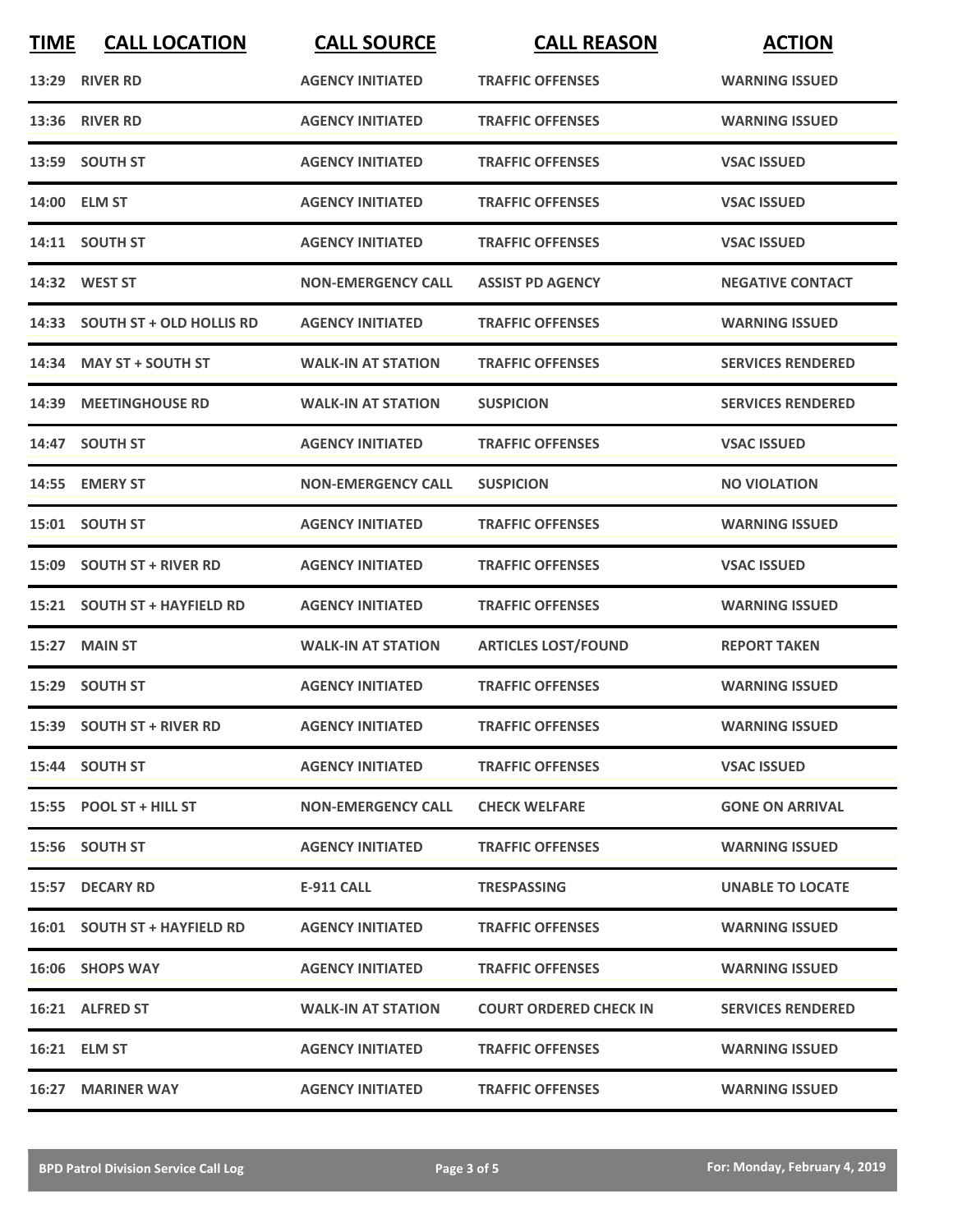| <b>TIME</b> | <b>CALL LOCATION</b>                                     | <b>CALL SOURCE</b>        | <b>CALL REASON</b>                                                                           | <b>ACTION</b>                |
|-------------|----------------------------------------------------------|---------------------------|----------------------------------------------------------------------------------------------|------------------------------|
|             | 16:41 POOL ST                                            | <b>E-911 CALL</b>         | <b>ANIMAL COMPLAINT</b>                                                                      | <b>SERVICES RENDERED</b>     |
|             | 17:29 CLIFFORD ST                                        | <b>NON-EMERGENCY CALL</b> | <b>SUSPICION</b>                                                                             | <b>BUILDING CHECK/SECURE</b> |
|             | 17:40 SHOPS WAY                                          | <b>AGENCY INITIATED</b>   | <b>TRAFFIC OFFENSES</b>                                                                      | <b>WARNING ISSUED</b>        |
|             | 17:59 CLIFFORD ST + GEORGE ST                            | <b>AGENCY INITIATED</b>   | <b>TRAFFIC OFFENSES</b>                                                                      | <b>WARNING ISSUED</b>        |
|             | 18:03 ALFRED ST + ANDREWS RD                             | <b>AGENCY INITIATED</b>   | <b>TRAFFIC OFFENSES</b>                                                                      | <b>WARNING ISSUED</b>        |
|             | 18:27 ALFRED ST + MARINER WAY                            | <b>AGENCY INITIATED</b>   | <b>TRAFFIC OFFENSES</b>                                                                      | <b>WARNING ISSUED</b>        |
|             | 18:29 ALFRED ST<br><b>CHARGE: ATTACHING FALSE PLATES</b> | <b>AGENCY INITIATED</b>   | <b>TRAFFIC OFFENSES</b><br>OFFENDER: SARA DANIEL VANDERHORST  AGE: 43  RESIDENT OF: SACO, ME | <b>CITATION ISSUED</b>       |
| 18:30       | <b>ALFRED ST + DENTAL AVE</b>                            | <b>AGENCY INITIATED</b>   | <b>TRAFFIC OFFENSES</b>                                                                      | <b>WARNING ISSUED</b>        |
|             | 18:44 MAIN ST + MAPLEWOOD AVE                            | <b>AGENCY INITIATED</b>   | <b>TRAFFIC OFFENSES</b>                                                                      | <b>WARNING ISSUED</b>        |
|             | 18:46 ELM ST + TAYLOR ST                                 | <b>AGENCY INITIATED</b>   | <b>TRAFFIC OFFENSES</b>                                                                      | <b>WARNING ISSUED</b>        |
|             | 18:55 SOUTH ST + BRADBURY ST                             | <b>AGENCY INITIATED</b>   | <b>TRAFFIC OFFENSES</b>                                                                      | <b>WARNING ISSUED</b>        |
|             | 19:05 ELM ST + LAMOTHE AVE                               | <b>AGENCY INITIATED</b>   | <b>TRAFFIC OFFENSES</b>                                                                      | <b>WARNING ISSUED</b>        |
| 19:22       | <b>MAIN ST</b>                                           | <b>NON-EMERGENCY CALL</b> | <b>ARTICLES LOST/FOUND</b>                                                                   | <b>SERVICES RENDERED</b>     |
|             | 19:23 POOL ST                                            | <b>AGENCY INITIATED</b>   | <b>TRAFFIC OFFENSES</b>                                                                      | <b>WARNING ISSUED</b>        |
|             | 19:34 POOL ST + ANGEL LN                                 | <b>NON-EMERGENCY CALL</b> | <b>ANIMAL COMPLAINT</b>                                                                      | <b>SERVICES RENDERED</b>     |
|             | 19:59 MEETINGHOUSE RD                                    | <b>NON-EMERGENCY CALL</b> | 911 MISUSE                                                                                   | <b>SERVICES RENDERED</b>     |
|             | 20:04 POOL ST + CLIFFORD ST                              | <b>AGENCY INITIATED</b>   | <b>TRAFFIC OFFENSES</b>                                                                      | <b>WARNING ISSUED</b>        |
|             | 20:19 ELM ST + TAYLOR ST                                 | <b>AGENCY INITIATED</b>   | <b>TRAFFIC OFFENSES</b>                                                                      | <b>BUILDING CHECK/SECURE</b> |
|             | 20:38 MAIN ST + HARV                                     | <b>AGENCY INITIATED</b>   | <b>TRAFFIC OFFENSES</b>                                                                      | <b>WARNING ISSUED</b>        |
|             | 20:42 GRAHAM ST                                          | <b>NON-EMERGENCY CALL</b> | <b>DOMESTIC COMPLAINTS</b>                                                                   | <b>REPORT TAKEN</b>          |
|             | 20:58 SOUTH ST + QUIMBY ST                               | <b>AGENCY INITIATED</b>   | <b>TRAFFIC OFFENSES</b>                                                                      | <b>VSAC ISSUED</b>           |
|             | 20:59 ALFRED ST + MEDICAL CENTER D AGENCY INITIATED      |                           | <b>TRAFFIC OFFENSES</b>                                                                      | <b>WARNING ISSUED</b>        |
|             | 21:10 MARINER WAY                                        | <b>NON-EMERGENCY CALL</b> | <b>SUSPICION</b>                                                                             | <b>NO VIOLATION</b>          |
|             | 21:23 ANDREWS RD                                         | <b>E-911 CALL</b>         | 911 MISUSE                                                                                   | <b>NO ACTION REQUIRED</b>    |
|             | 21:49 WEST ST                                            | <b>AGENCY INITIATED</b>   | <b>TRAFFIC OFFENSES</b>                                                                      | <b>WARNING ISSUED</b>        |